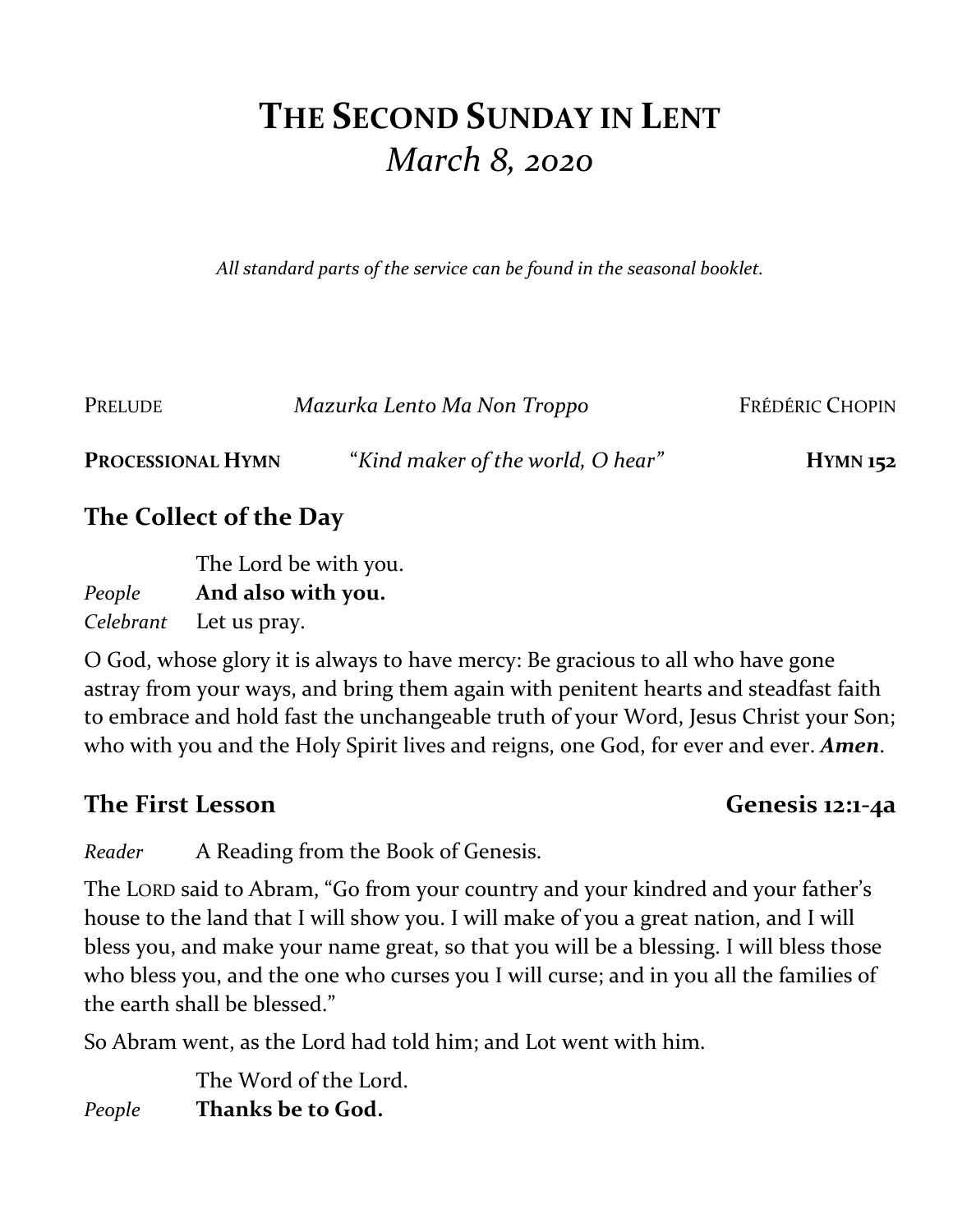#### **The Response** *Read as indicated.* Psalm 121

*The Reader announces the Refrain, and the People repeat it. Then the Reader leads the Psalm, the people repeating the refrain as indicated.*

### *Refrain* **"My help comes from the LORD." \* the maker of heaven and earth."**

I lift up my eyes to the hills; \* from where is my help to come?

My help comes from the LORD, \* the maker of heaven and earth.

He will not let your foot be moved \* and he who watches over you will not fall asleep.

Behold, he who keeps watch over Israel \* shall neither slumber nor sleep; *Refrain: "My help comes … "*

The LORD himself watches over you; \* the LORD is your shade at your right hand,

- So that the sun shall not strike you by day, \* nor the moon by night.
- The LORD shall preserve you from all evil; \* it is he who shall keep you safe.
- The LORD shall watch over your going out and your coming in,  $*$ from this time forth for evermore. *Refrain: "My help comes … "*

#### Ж

#### **The Second Lesson Romans 4:1-5, 13-17**

*Reader* A Reading from the Letter of Paul to the Romans.

What then are we to say was gained by Abraham, our ancestor according to the flesh? For if Abraham was justified by works, he has something to boast about, but not before God. For what does the scripture say? "Abraham believed God, and it was reckoned to him as righteousness." Now to one who works, wages are not reckoned as a gift but as something due. But to one who without works trusts him who justifies the ungodly, such faith is reckoned as righteousness.

For the promise that he would inherit the world did not come to Abraham or to his descendants through the law but through the righteousness of faith. If it is the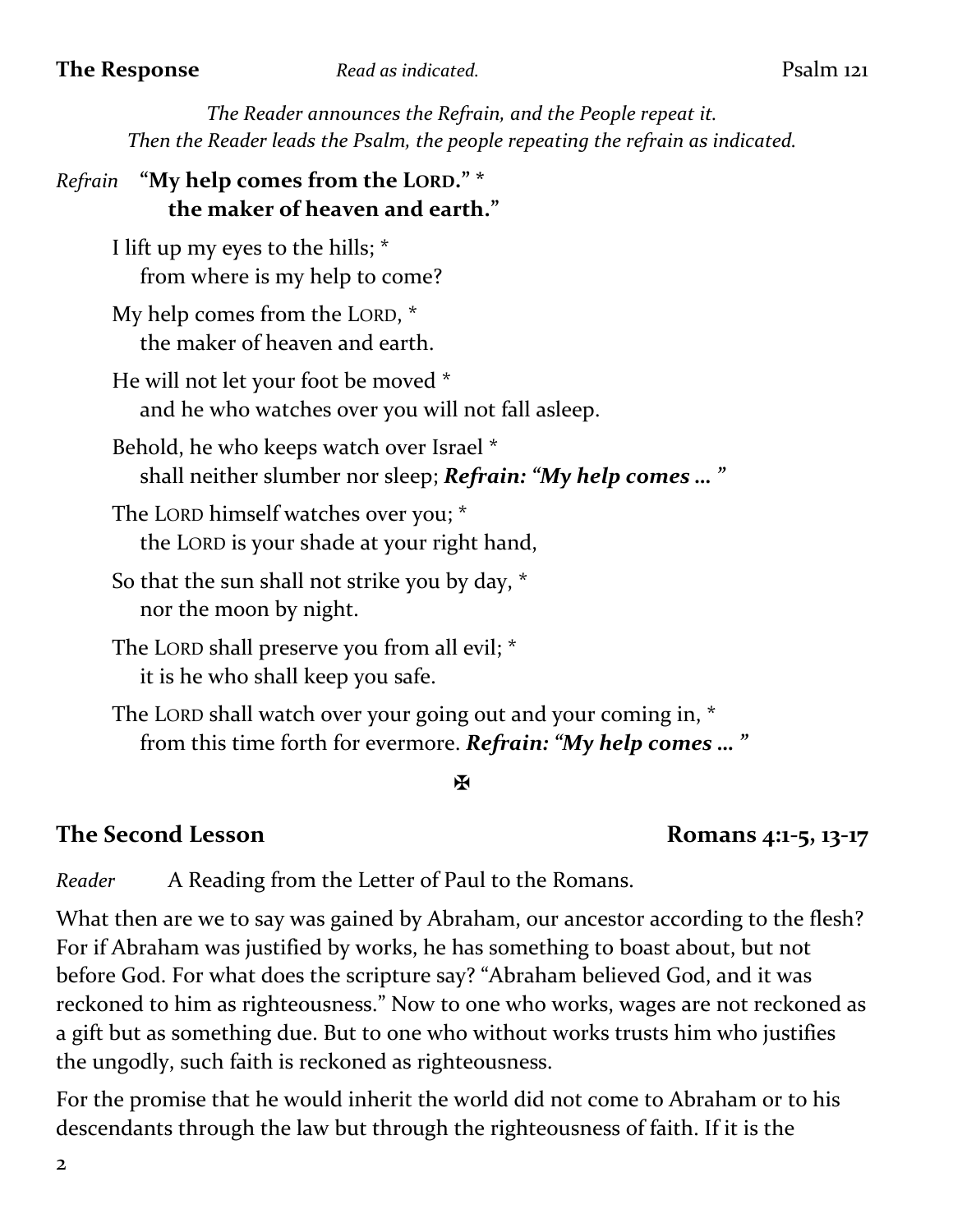adherents of the law who are to be the heirs, faith is null and the promise is void. For the law brings wrath; but where there is no law, neither is there violation.

For this reason it depends on faith, in order that the promise may rest on grace and be guaranteed to all his descendants, not only to the adherents of the law but also to those who share the faith of Abraham (for he is the father of all of us, as it is written, "I have made you the father of many nations")—in the presence of the God in whom he believed, who gives life to the dead and calls into existence the things that do not exist.

|        | The Word of the Lord. |
|--------|-----------------------|
| People | Thanks be to God.     |

| <b>SEQUENCE HYMN</b> | "Breathe on me, Breath of God" | $HYMN$ 508 |
|----------------------|--------------------------------|------------|
|----------------------|--------------------------------|------------|

# **The Holy Gospel John 3:1-17**

### *Celebrant* The Holy Gospel of our Lord Jesus Christ according to John. *People* **Glory to you, Lord Christ.**

There was a Pharisee named Nicodemus, a leader of the Jews. He came to Jesus by night and said to him, "Rabbi, we know that you are a teacher who has come from God; for no one can do these signs that you do apart from the presence of God." Jesus answered him, "Very truly, I tell you, no one can see the kingdom of God without being born from above." Nicodemus said to him, "How can anyone be born after having grown old? Can one enter a second time into the mother's womb and be born?" Jesus answered, "Very truly, I tell you, no one can enter the kingdom of God without being born of water and Spirit. What is born of the flesh is flesh, and what is born of the Spirit is spirit. Do not be astonished that I said to you, 'You must be born from above.' The wind blows where it chooses, and you hear the sound of it, but you do not know where it comes from or where it goes. So it is with everyone who is born of the Spirit." Nicodemus said to him, "How can these things be?" Jesus answered him, "Are you a teacher of Israel, and yet you do not understand these things?

"Very truly, I tell you, we speak of what we know and testify to what we have seen; yet you do not receive our testimony. If I have told you about earthly things and you do not believe, how can you believe if I tell you about heavenly things? No one has ascended into heaven except the one who descended from heaven, the Son of Man. And just as Moses lifted up the serpent in the wilderness, so must the Son of Man be lifted up, that whoever believes in him may have eternal life.